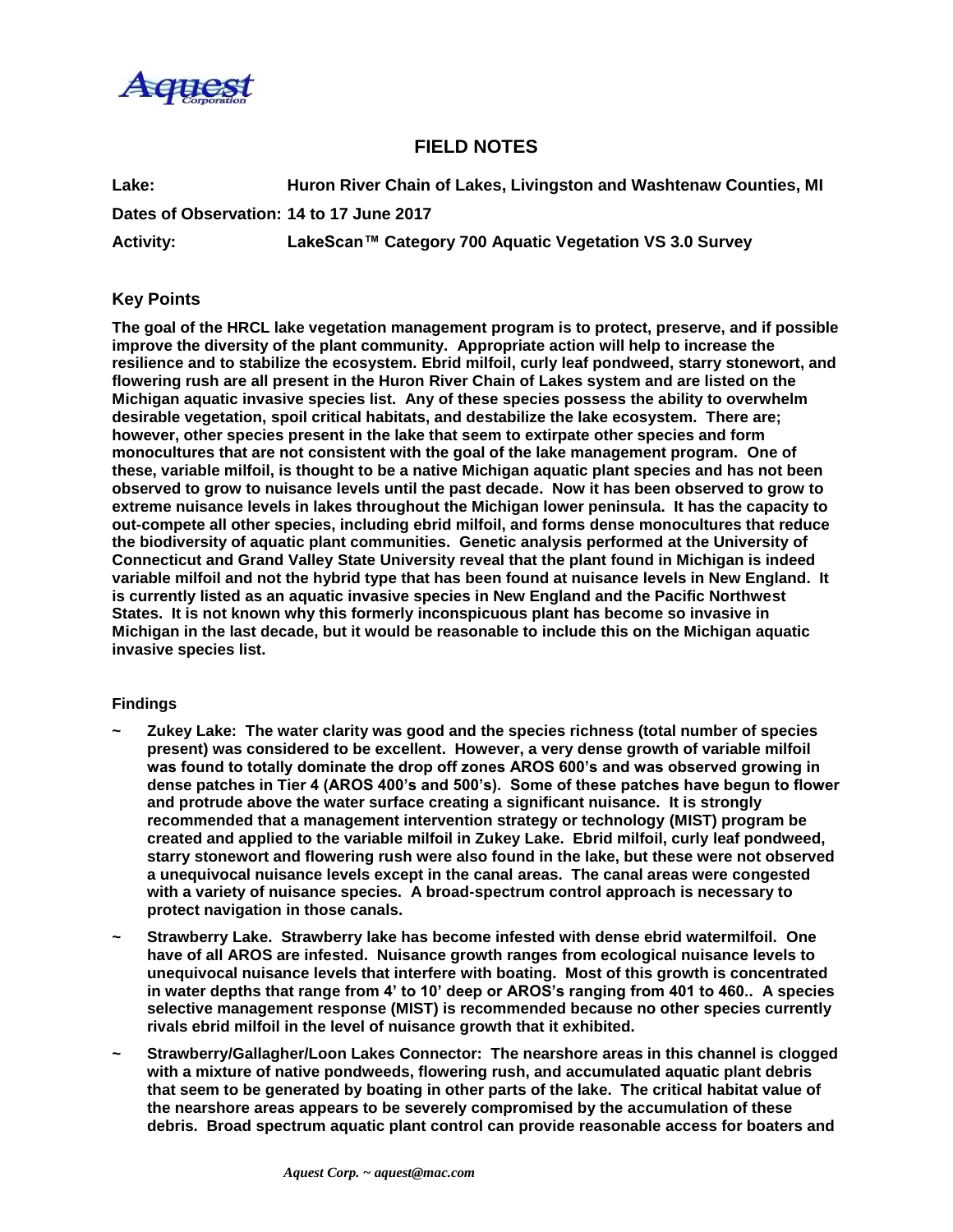**boat docks located along much of the shoreline of these conveyances. Reasonable plant control in these areas** 

- **~ Gallagher Lake: The plant community diversity of Gallagher Lake is very good. However, there were some near-shore areas near residential development and the area near the island in that have been compromised by the production and growth of ebrid watermilfoil. Several areas were infested with a weedy form of Michigan native pondweeds. Unequivocal nuisance conditions were observed in 55% of all AROS and targeted control of ebrid milfoil will be necessary to protect this lake from further degradation.**
- **~ Gallagher Island Canals: The diversity of the plant community in the Gallagher Island canals was remarkably good for a canal system. Nuisance conditions were only observed in half of all AROS and nearly all nuisance conditions were considered to be "ecological" since plants do not seem to interfere with navigation. This area may be susceptible to algae blooms and needs to be monitored by citizens for potential algae blooms that can form in the matter of days. Wild celery was also present in the lake at what may become nuisance levels. These conditions shall be considered during the August LakeScan™ plant community survey.**
- **~ Loon Lake: Loon Lake is relatively shallow and seriously infested with the most notorious Michigan inland lake weed species. The exotic weeds, ebrid milfoil, starry stonewort and curly leaf pondweed were found nearly everywhere in this lake. All AROS were characterized as supporting unequivocal nuisance level plant growth. The plant community was reasonably diverse; however, so it is believed that targeted weed control can greatly improve conditions in this lake and stabilize the ecosystem.**
- **~ Whitewood Lake: Plant growth is confined to the perimeter of Whitewood Lake because the of lake depth. Less than 50% of the total AROS contained any form of nuisance plant growth but a third of the AROS supported unequivocal nuisance conditions. Nuisance conditions were attributed to curly leaf pondweed, which typically declines and drops from the water column prior to the Fourth of July Holiday, and variable milfoil. Variable milfoil is considered to be a Michigan native plant species, but is considered as invasive in New England and the Pacific NW. It has become a significant nuisance in many Michigan inland lakes during the past decade. It may be difficult to obtain a MDEQ permit for the control of this nuisance in Whitewood Lake because it is locacted in deeper water.**
- **~ Tamarack Lake Connector: Nuisance conditions were observed in less than one third of the Tamarack Lake Connector AROS. This area had been treated with aquatic herbicides and most of the nuisance conditions that were observed during an earlier Pre-Treatment evaluation were ameliorated. Nuisance conditions that were observed during the Pre-Treatment survey included ebrid milfoil and starry stonewort. Sago pondweed was present in the channel during the LakeScan™ survey was considered to be growing at ecological nuisance levels in nearly one third of the AROS. No recreational or navigational nuisance levels were observed during the LakeScan Cat 700 VS.30 survey.**
- **~ Tamarack Lake: The aquatic plant community in Tamarack has been overwhelmed by the exotic macroalgae species known as starry stonewort. It has extirpated most other plant growth in Tamarack Lake and is responsible for extreme nuisance conditions. Starry stonewort is predictably unpredictable and it is impossible to predict when it might bloom and grow to nuisance levels. However, it seems to be present as a dominant weed in in Tamarack lake throughout the entire summer. Starry stonewort is easy to kill but difficult to treat with selective algaecides. Starry stonewort can become so dense that there is significant risk of fish kill and anoxia if it is treated after the water warms to temperatures above 65º F. It is recommended that the starry stonewort biomass be harvested and cut to a lower level prior to treatment with an algaecide. This is an experimental approach but it is believed that it will help to reduce the risk of inadvertent outcomes of treatment. This is all likely to occur in early August.**
- **~ Baseline Portage Connector: The Baseline Portage Lake channel is infested with several exotic and invasive aquatic plant species. Heavy water flow prevents some of these from breaking the water surface, but they still seem to have a significant impact on water flows and the ecology of the area. Flowering rush is the dominant weed and was growing at a level**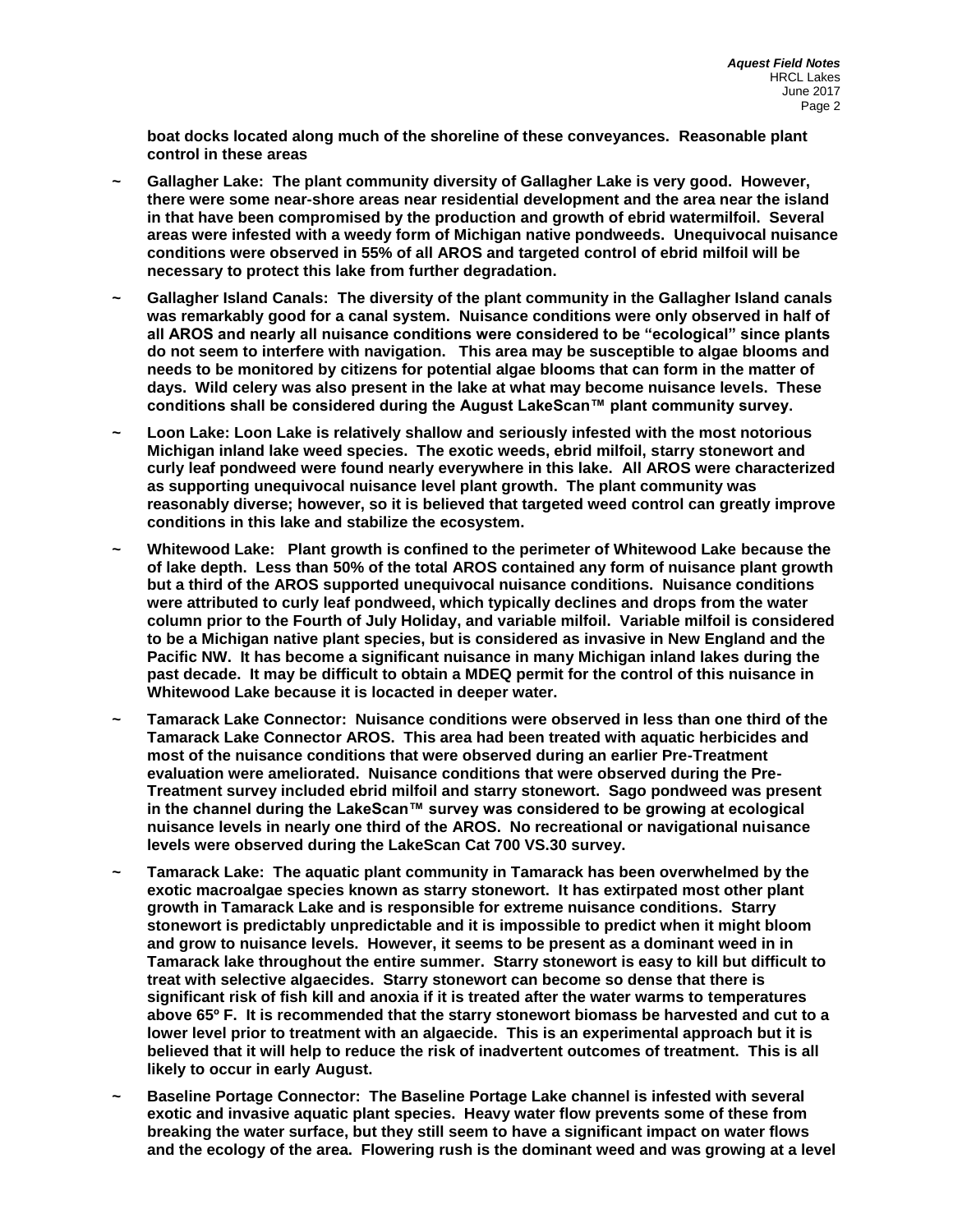**that might interfere with the navigation of boats with a deep draft. The impact on flow may cause starry stonewort to growt to extreme nuisance levels later in the summer. The impact on the fisher is probably significant. The water flow in this area is so high that it is not possible to apply aquatic herbicides for the selective control of these nuisance species. Therefore, it is recommenced that mechanical means be used to harvest and remove as much of the flowering rush biomass from this channel as possible. Conditions need to be closely monitored in ensure that this strategy does not lead to the nuisance production of starry stonewort.**

- **~ Portage Lake Canals: The canals and bays around Portage Lake had been treated with aquatic herbicides prior to the LakeScan™ survey, but an earlier PreTreatment investigation revealed that these areas are heavily infested with starry stonewort, ebrid milfoil, curly leaf pondweed, and variable milfoil. Treatment has ameliorated the nuisance conditions caused by all but the variable milfoil. Alternative management strategies are recommended for the variable milfoil in these areas and may be implemented as soon as the end of this year.**
- **~ Portage Lake: The main body of the lake has not been treated or harvested. Nuisance conditions were not perceived in over half of the lake AROS, but nearly one quarter of the lake supported nuisance level production of ebrid or variable milfoil. The drop off zone of Portage Lake is badly infested with the growth of variable milfoil (AROS Tiers 4 and 5) and may produce a navigational nuisance before the end of the summer. The MDEQ does not routinely allow for the management of variable milfoil in deep water areas. However, it is possible that a permit might be secured to treat variable milfoil in Portage Lake as the LakeScan™ plant community data base is developed to support such a request. The filamentous algae blooms that were so conspicuous in Portage Lake during the previous two years were not present in 2017.**
- **~ Little Portage Lake: Little Portage Lake is characterized by excellent plant community biodiversity but there is a significant infestation of ebrid milfoil. Corrective management action will be required to protect the lake from loss of this diversity and further degradation by this invasive species. Nuisance production was observed off shore in LakeScan™ biological tiers 4 and 5 or approximately 20% of all AROS. A species selective herbicide combination is recommended for the suppression of ebrid milfoil in most of the lake or AROS 431 to 466, 551 to 590, and 772 to 774. There are ten acres in Little Portage Lake, that abut developed properties where native vegetation was observed at nuisance levels that might interfere with navigation and swimming. Since it is not customary that the MI DEQ would permit the herbicide treatment of these species in these areas, mechanical harvesting is recommended to ameliorate nuisance conditions. The bay located on the south eastern shore of the lake, AROS 111 to 116 was infested with starry stonewort and species selective management is recommended for that invasive species.**

## **Narrative**

The Huron River Chain of Lake appears to be in reasonably good condition. However, there are several invasive plant species that have infested the system and may cause the lake to ecologically compromised and interfere with navigation and lake access. The unabated spread of these species can have a negative impact on lake use and surrounding property values. Dominant weed species include ebrid milfoil, curly leaf pondweed, starry stonewort, variable milfoil and flowering rush.

### *Management Prescriptives*

The primary goal of the HRCL lake management plan is to protect and improve the diversity of the submersed plant community and thereby make the system more resilient to the invasion of other weedy species and to improve the stability of the ecosystem. Generallly, various combinations of aquatic herbicides are used to specifically target offending plant species and promote the growth of desirable aquatic plants. These strategies shall be applied to most areas of the HRCL, but there are areas where flow, basin shape, and MDEQ permit restrictions restrict